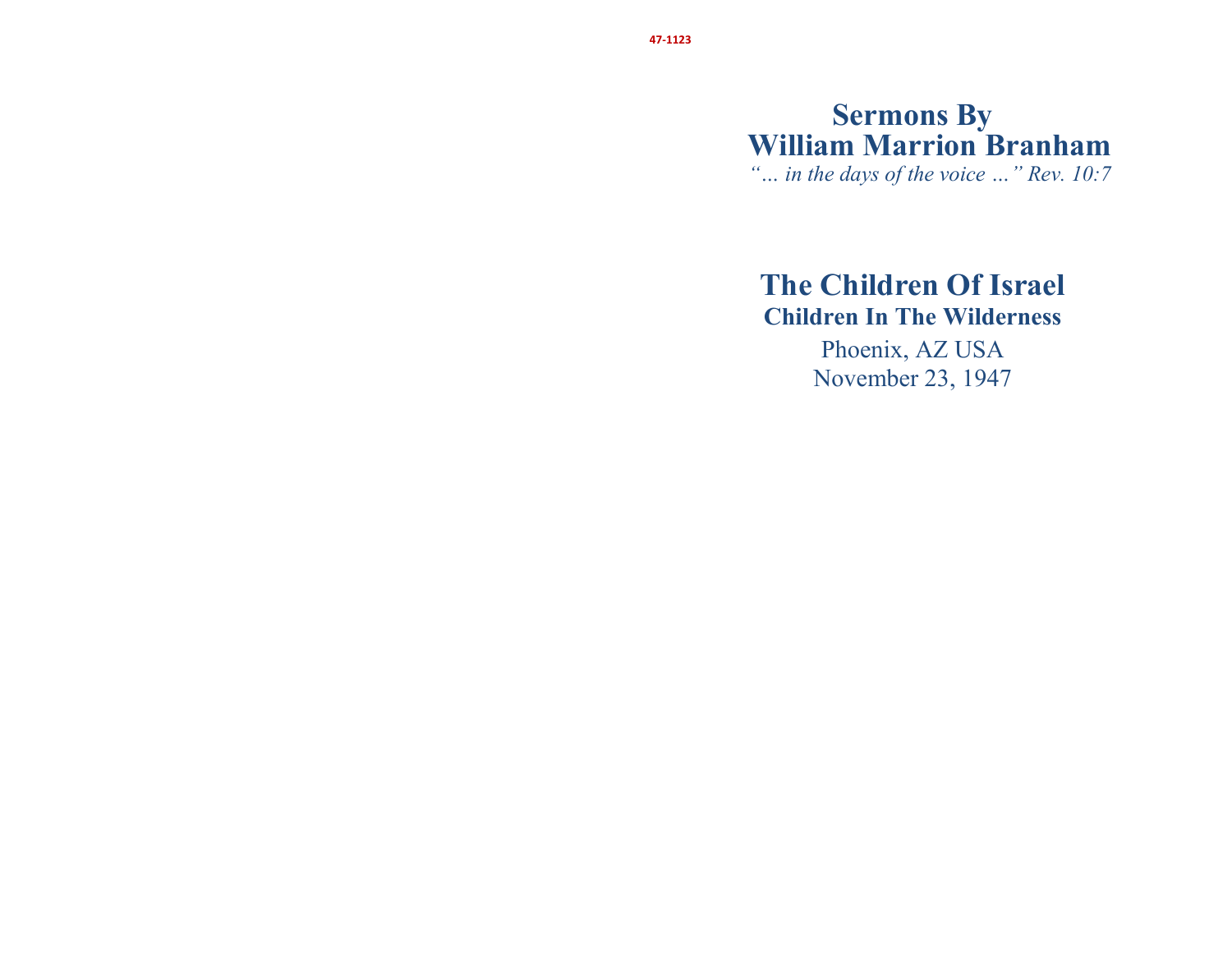### **Introduction**

The remarkable ministry of William Branham was the response of the Holy Spirit to the prophecies of the Scriptures in Malachi 4:5,6, Luke 17:30, and Revelations 10:7. This worldwide ministry has been the culmination of many other Bible prophecies, and a continuation of the working of God by His Spirit at this End time. This ministry was spoken of in the Scriptures, to prepare the people for the Second Coming of Jesus Christ.

We pray that the printed Word will become written in your heart as you prayerfully read this message.

While every effort has been made to provide an accurate unabridged transcription, the English audio files are the best representation of the sermons spoken by Bro Branham.

Audio and transcribed versions of over 1,100 sermons preached by William Branham are available for free downloading and printing in many languagesat:

#### **www.messagehub.info**

This work may be copied and distributed as long as it is copied entirely, not modified, and distributed free of charge.

<sup>o</sup> O Eternal God, hear this prayer of Your servant, may they be...?... **80**stand here tonight and All of the ministering...?...

Thou, demon, called cancer, I come to meet you in the Name of Jesus Christ, the Son of God. I adjure thee to leave her. Come out of the woman, thou spirit of cancer, in the Name of Jesus Christ...?...

If that be Your will then for me to... not to take those...?... But let them come by, and the ones that has faith, that...?... of the deaf and dumb, and let...?... then I know, Father, that Your...?... And now, if there be those, let it be known by...?... without something. Then, Father, I'll know that You're present. But I'll know that it's Your will that I pass the people through the line without having any healed...?... deaf, and dumb, or blind, and standing in the line, and putting Your power to a show, Father...?... O Father, forgive Your servant, and people...?... Answer the prayer of Your servant now...?...

**81** Thou deaf spirit, I come before thee in the Name of Jesus Christ. Come out of the man. I adjure thee to leave.

[Brother Branham snaps his fingers and claps-Ed.] Hear me?...?... Say, "Amen." [Man answers, "Amen."-Ed.] Praise Lord. [Praise the Lord.]...?... Say, "Amen." Say, "Father, I believe You."...?... Say "Amen." ["Amen."] Say, "I love God." ["I love God."] Say, "Lord, I will serve you."...?...

Now, what's your name?...?... Where you live? Here in Phoenix...?..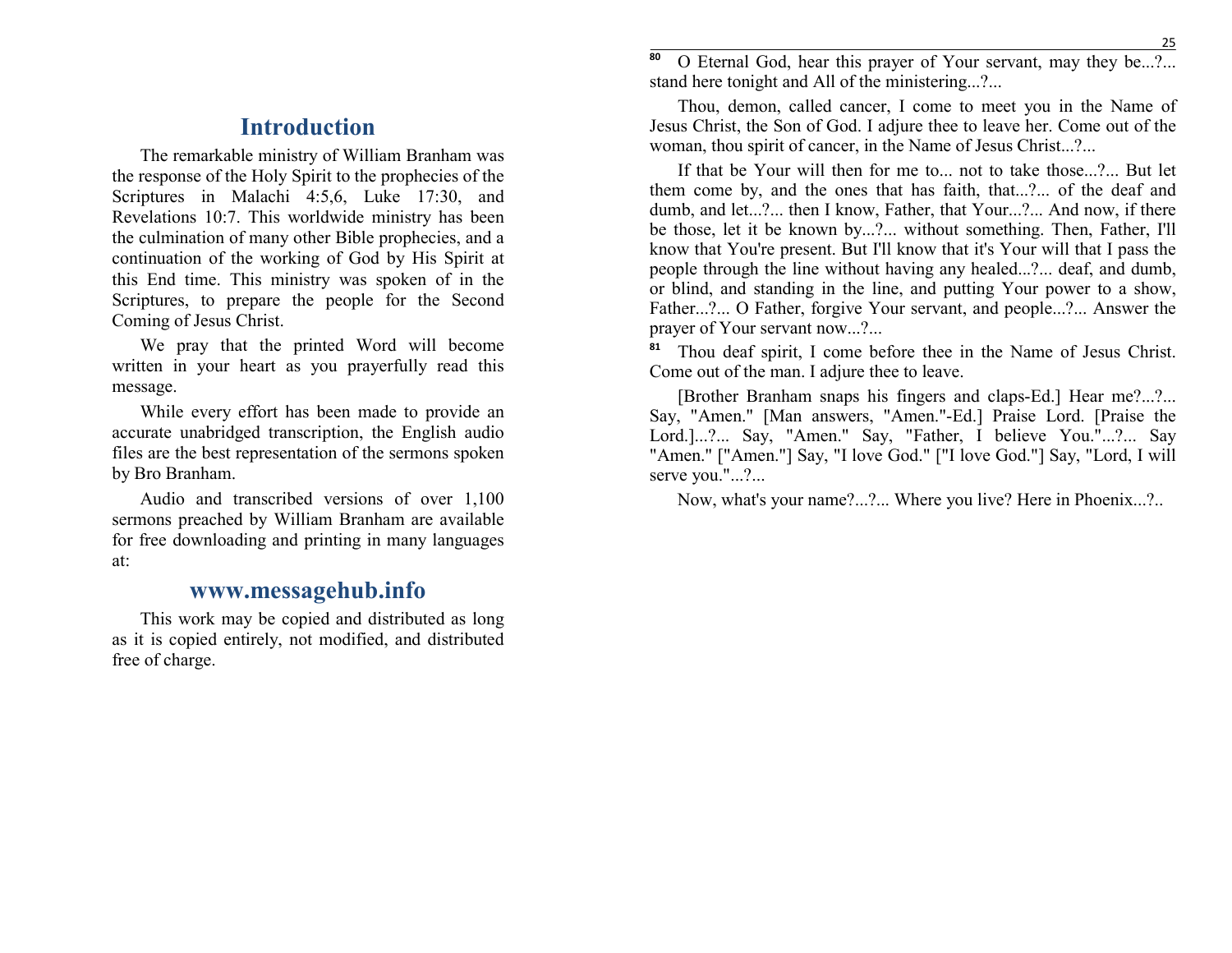bring cases out of the hospital...

[Blank.spot.on.tape-Ed.]... Now, that's right. Now, I-I... this person ever who this person standing behind me, now just a moment...?... I seen what they are right now...?... Now everybody be seated. Don't no one...?... be real quiet. Everybody just be... sit down now,everyone. Don't stir around at all, because remember, I'm warning you in the Name of Jesus Christ, you're...?... be before, if you don't obey Him. I'm not...?... for it, till I find out what it is.

Bring the person here. Yes, ma'am, you got tumor turned into a cancer. That right? You got a little more than that too. Is that right? Did I tell you what was right? Cancer? Came into your female...?... And you're worried...?... And then, you've been having female problems. And you've got a... You had one kind of operation, and still got a infectionary and your stomach trouble that's...?...

Now, look here. Ask those in the line down here. Have you got cancer? [Blank.spot.on.tape-Ed.] Are you suffering...?... That's what that germ is...?... And I see...?... I will...?... to discern...?...

Now, to you who are standing by, I want you to look at my hand, if I can get out here so you can see back here. See? Now, you audience put your head up. Let me walk over here. I want you to look here at my hand...?... Now, I want you to look at this hand here. See how white my hand is? Can you see it? Look how...?... Now, watch here when I take and put my own hand on there. Now, watch this; I take my hand off of there...?... hand on there, can you. Watch here. I'll put my own on. See? See how white it is? Now, just the woman put on her hand. There it is. Dark and reddish. Now, my hand feels like it's on fire. See it...?...

[Brother Branham continues to pray and talk to the people for another 75 seconds. The words are very hard to understand-Ed.]

**78** Now, I want all the audience to bow your heads everywhere, and I'm going...?... I want to...?... patient, I want you to watch my hands. Now, you watch my hands. Rest of you bow your head, 'cause she's the one that's got the cancer, 'cause if it comes off...?... Remember, you may find yourself...?... dying with cancer...?...

**79** Now...?... Now, here's what it is. The lady's cancer died. The germ run out of it, the life went out of it. Now, here's what takes place. Now, many of you here, are-are takers or...?... How many in here have...?... mercy...?... does he have a prayer card? You people with prayer cards, now look, now remember this. Somewhere in seventy-two hours, you're going to get real sick, and will do a lot of vomiting. Now, remember this (See?), because the cancer being dead (See?), why the life goes out of it. And then after the life goes out...?... You're going to get sick...?... You may pass it, friends. If you do put it in a bottle...?...

#### **The Children Of Israel**

**1** ...?... Thousands and thousands of people have been attending. And each night, we've had to turn some away. The armory and building... Anywhere from three to five thousand people away from the-from the services... And the Lord has been opening the eyes of blind, and deaf, and the dumb, and the lame. And it's glorious and I got up there last week...?...

I was one day late after being here at Phoenix, layover. So took me back down here and said that... If it'd be possible for me to get down here this week, wasn't going to let me come down. So we just headed out till that, till I got back again.

**2** I started Friday or Saturday morning. I was supposed to be here last night, and I just got in about a little bit ago. And so, eighteen hours layover. And I didn't get through till just a few moments ago. And I haven't slept any since night before last. So I'm pretty tired. And supposed to be so many. And night before last, I prayed for almost three thousand people, just alone in one night. So anybody imagine how tired.

But it's always good to get to Phoenix. I tell you; there's something about this place that I really like. The other day, I had just a few moments with some of the brothers to run up on the mountain and look down. Up... Out from the place where I'm staying. And I went up there and looked down; I thought, "Oh, how heavenly, how..." You people are blessed with a wonderful city here. And I think it's the most simple place that I know of, the most heavenly looking place. The trouble of it is, we just don't appreciate it enough. That's right. This world's a wonderful place that God has give us, if we can just take care of it. See? But we don't do that.

**3** So now, this is our... This is our fourth Sunday, isn't it? We have four more Sundays. And this was the Sunday that I gave away, if the Lord willing, to have nothing but miracles for this Sunday, if the Lord's willing. Just not for the masses of people, but just to bring up those that are afflicted and crippled, that they might be healed here visibly before this audience.

That's an awful thing to do. You know that? I-I feel that I do wrong by saying that. No, it's not right in the first place to do it. But I just... It's not even... My gift is not miracles. My gift is to pray for the sick and the afflicted. It's healing, and not miracles. I'm awfully sorry that I ever did decide to perform a miracle before anyone; I am.

**4** And when the Angel of the Lord spoke to me, last time speaking... By the way, night before last, I seen Him again in the room for the first time for about six months. And... But He never spoke to me. He was just standing by the door looking at me when I turned around. Kinda quickly, I fell on my face. But when I raised up, He was gone again. So...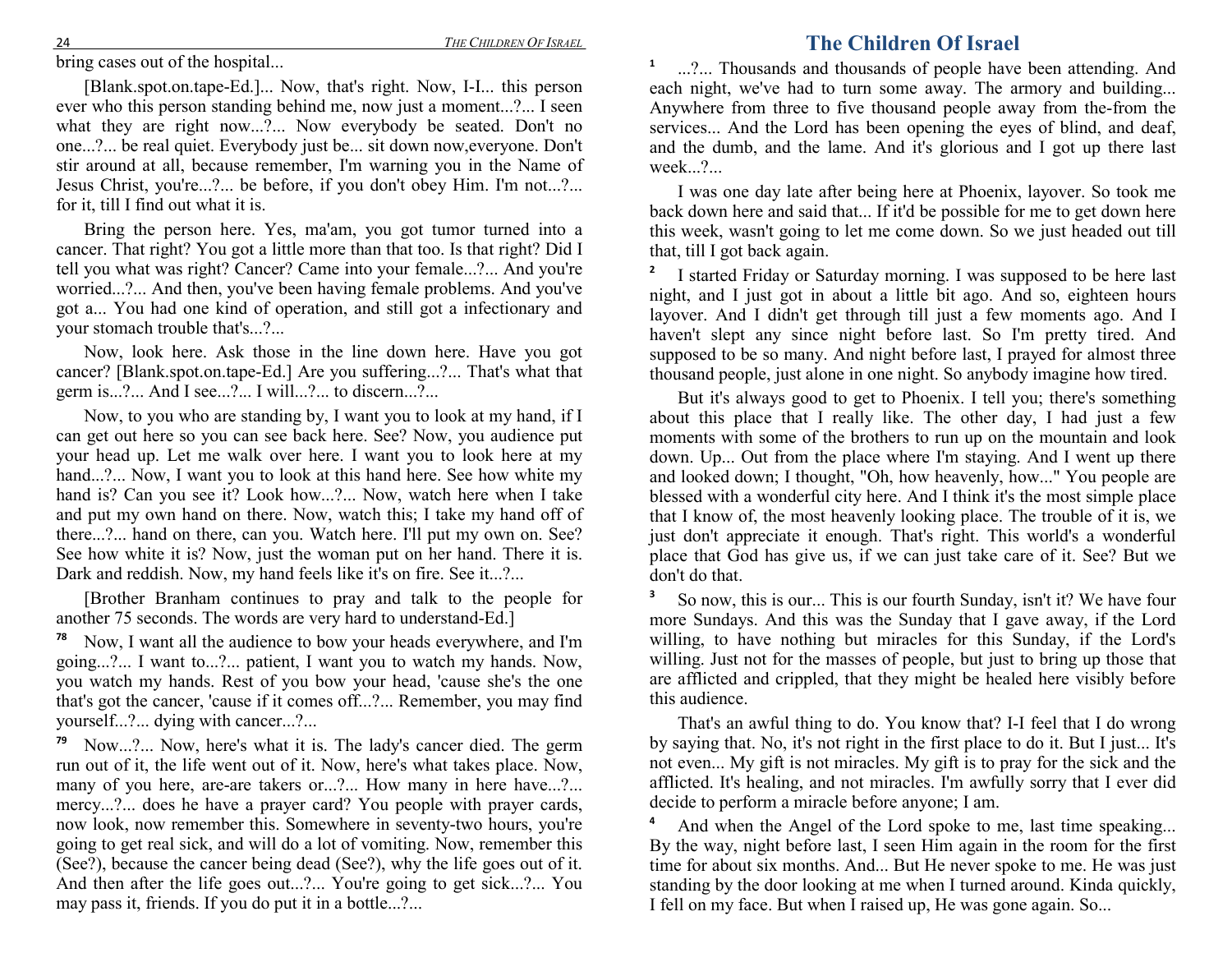But the last time He spoke with me, He told me what I have been... told you last week. At Vandalia, Illinois, why, He told me I was confining too much of the work to working miracles. And it would come to pass that people would not believe me unless there was miracles performed. And that is true. It's got that way. People don't feel like they're prayed for...

**5** Last week, I had a very strange thing... By the way, many of you come to the rescue up there in Oregon. I just... We're all Christians, and we like to hear good reports, don't we? And I was up there with Reverend Gordon Lindsay. And all the churches cooperating together, everything, even to the Baptists and all... And many of the leading doctors of the state came out and the governor. And the Lord had given me grace before the people. And it was certainly wonderful and glorious meeting that we was having. And many many thousands of people...

I believe it's the best of attendance we've had since Canada. Of course, Canada was the best meeting we've ever had, was up in theamong the Canadian people. And how that the Lord worked among them. And we... One meeting had near thirty-five thousand people in-in the services. They could not even hold them in the fair grounds. We had to take them over in the big stampede halls and things to take care of them. And the dear Lord worked with them wonderfully, and mighty miracles were performed.

**6** Being that I'm going speak just for a few moments. I wish to take just a few more moments of time to make a mention about the-the miracles. A miracle... It's-it's written in the Bible that...

And I trust that many of you will understand the position that I'm trying to take this afternoon. You know the reason I done this? And God knows that I tremble at the very thoughts of this afternoon's service. That's right. 'Cause I look setting here before me: crippled, blind, afflicted, and twisted, and drawn. And me to come tell you what I'm-I'm telling you.

Now, remember, the first place, this Sunday, I gave this a way the... And I trust that God will not hold it against me. And did you notice, the platform, even around me. I had them to have ever... [Blank.spot.on.tape-Ed.]... through the audience. And my friends, I'm just hoping you'll give me your attention, your reverence this afternoon. [Blank.spot.on.tape-Ed.]

**7** He never did heal people to show His power. He, when Satan tried to get Him to show it to people. You see, it was a temptation of the devil. But he give Him the Scriptures, said, "It's written, He will give His Angels charge concerning thee, lest at any time you dash your foot against a stone, they bear Thee up." See? But Jesus...

 heart today, here by this microphone, as usually, into the room by myself. But, Father, Thou knowest my heart. And I believe that Your ministry that has been so neglected, Your people has been cast down inside the...?... The hour is come that You're going to take Your Church.

**75** Help me, dear Father. Will You honor the words of Thy servant today, those so poorly and unworthy to be honored? I've told that that Angel that met me in the room that night, said, "Nothing shall stand before your prayer." Dear God, if that's not Your Divine will, please stop it.

But Father, Thou knowest all things. Not these people might hear me, but that Thou would hear me. I want to see a revival in this city. O God, there's something pushing my heart ever since I knowed I was going to Phoenix. Help, dear God. And may it start an old fashion revival. Someday, may Thy servant live here in this lovely little city.

Now, bless us together. Anoint me, Lord. Please, let Your Angel... And Thou knowest, Father, that I give all praise and glory to Thee. Thou knowest that I've told all the newspapers and magazines that I'm no healer. Thou art the Healer. Willing to be humble, Father, for I'm nothing but dust, to give You the praise. Just let... Permit me, Father, to help these poor, sick, suffering, blind, crippled people. Will You, Father? And then next week, we'll just, Father, do according to what You say. Permit this today. And do not hold it against Thy servant or against the people. I pray Thee, Father, to give Divine power now, in the Name of Jesus Christ. Amen. May be seated now, reverently.

**76** Now, I would that you ushers, some of the little babies are fretful and things. This must be perfectly quiet, friends. Please, mothers, don't let your little children stir around. And if the little babies are crying, haven't you got a place here, ushers, to seat... How many ushers in the building, let's see your hands? Ushers, are you at the post of duty? All right. Watch, and help the mothers. And don't permit no one running on the floor, 'cause this is a very, very sacred time.

Watch healing services...?... diseases for vibrations? All right. Well, okay. Now, you've got somebody sending those vibrations. I want each one to see my hand. Now, just this one more time...?... See what-how white it is? How many understands, and seen the vibrations over my hand, let's see your hands? You mean that's all the people that's been in meetings? Almost a new crowd in here. It's hard to believe, isn't it?

**77** Friends, it comes by vibrations, you can see it over my hand. My hand turns real bloody red, and white pimples jump up on it according to the disease. People don't tell me what diseases they've got. That Spirit goes down and tells them what kind of a disease they got. I was examined by doctors up there last week. Each one of the doctors, they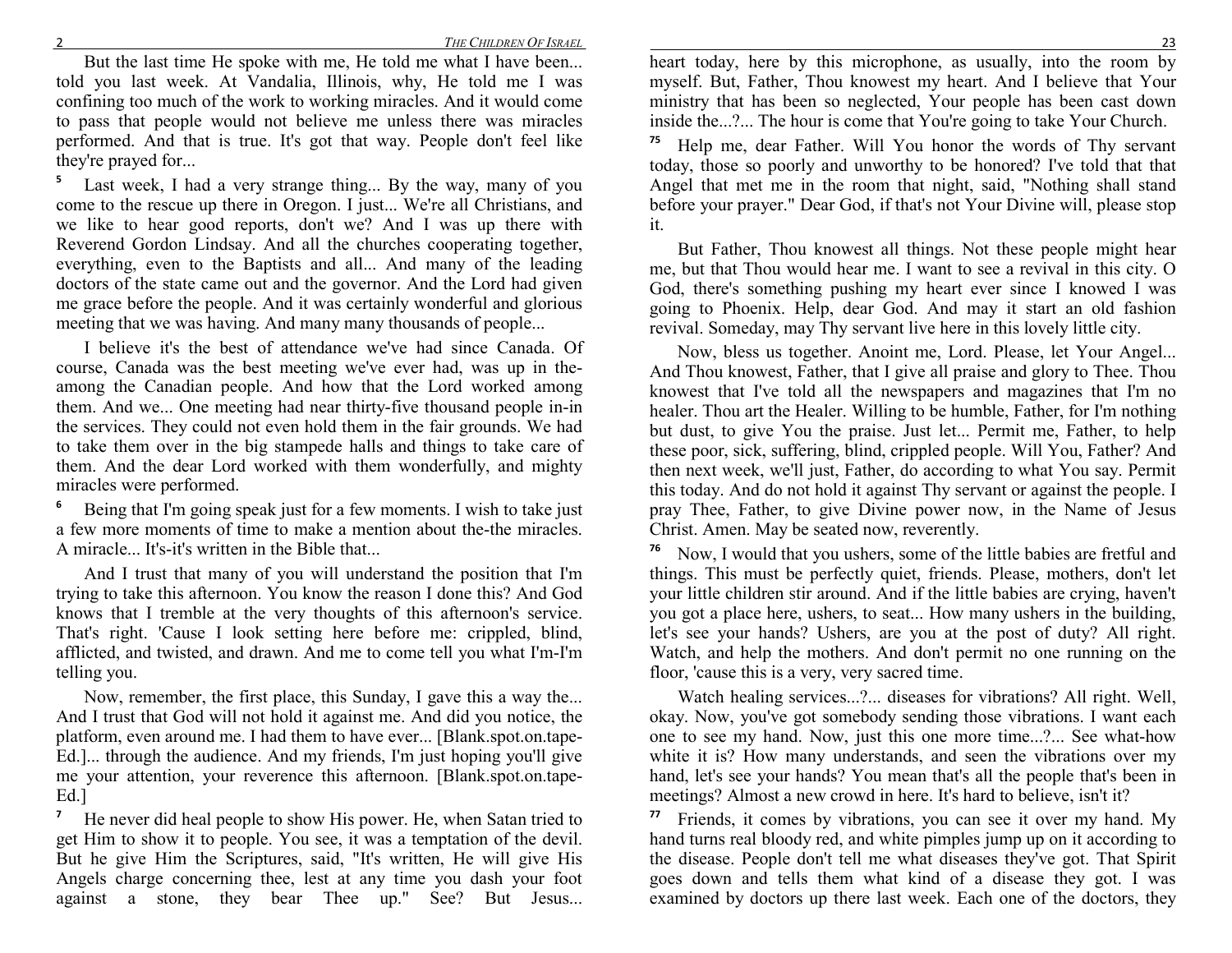22 **71**

<sup>1</sup> Remember, I have said this is a gift of healing. Everybody bear me record. If you do, say, "Amen." [Congregation says, "Amen."-Ed.] The Angel has never told me to perform one miracle. Everybody hear that, say "Amen." He told me if I would pray for the people, that they'd get well, if I could get them to believe me. You've heard, remember that, say "Amen." But through faith, faith in Him Who is invisible here this afternoon, I have been permitted by Almighty God to open the eyes of the total blind, to unstop the ears of those who were born deaf and dumb, that they'd speak and hear. The cripples that were hideously drawn physic-unfold right before the people's eyes and walk away by the power of Him Who is invisible.

**72** But remember, it is none of my own power. It is His power. I have no way at all to perform any miracles. I am just a man like you, your husband, your brother. I'm a man. But He is God. And this Angel is Divine that's sent from the throne of God. See what I mean? It's by... [Blank.spot.on.tape-Ed.] Angel, and God's Word... [Blank.spot.on.tape-Ed.]... miracles in here. [Blank.spot.on.tape-Ed.] Is that right?

Now, how many will believe with me? Let's see your... [Blank.spot.on.tape-Ed.]...?... I've got you...?... Thank you.

Now, slowly, let's give them a little chance to rest. Everyone stand reverently now while we sing, "Only Believe," now. Everyone. Well, that's the song that the Angel of God likes. Now, everyone, let's get quiet, and be just as lovely. Do you love Jesus, say "Amen."

**73** Now I've got to get myself perfectly quiet. And now, while we sing. Now, everybody slowly now going,

Only believe, only believe, All things are possible, only believe; Only believe, only believe, All things are possible, only believe.

Let's just bow our heads and hum that one real softly. [Brother Branham begins humming.-Ed.] Oh, thank God. While you're humming that, I want to...?...

**74** Now, let's just real reverently look to our Lord Jesus. O God, how humble I feel standing here. I brought this, Father, to this part of the service, telling the people that these things would take place. O God, I preached it...?... today, on a hireling, prophet Balaam. And I know that You said, dear Jesus, to the devil, "Thou shall not tempt the Lord thy God."

Satan said, "Yes, but it's written in the Scriptures..." Yes, Father. And Satan would like to tempt today.

Dear God, all things is in Your hands. And I pray to You from my

 [Blank.spot.on.tape-Ed.] Christ did not heal all the people that come to Him. He did not heal all the sick and afflicted. He just healed certain ones, the ones that He was led to heal. And that's the way the meetings has been going up in...?... all meetings bear me record. Now, there was many of them up in the country up there. Been many great outstanding miracles.

**8** The other night, they brought in a... The mute school, they brought child from the mute school. And then, all at once, I never seen so many deaf and dumb people in-in all the days of my ministry. Everything in the line was deaf and dumb. And I-I stopped. I was praying for them. And I stopped and asked why so many mutes.

And then they had one little girl about twelve years old, and the spirit was cast from her. Very pathetic looking little thing and when the spirit was cast from her, she begin to speak and hear.

The next night, they brought her back, said she couldn't speak and hear. Her doctor came with her, so, and a nurse. So they said they'd heard her speak from the platform, heard that she did speak from the platform, rather. Well, they got behind her and [Brother Branham claps his hands.- Ed.] clapped their hands like that, and no hearing at all, snapped their fingers, tried to get her to say something, and she wouldn't. They-they talk on their fingers like that to her. She wouldn't. And then they [Brother Branham claps again-Ed.] clapped their hands like that, no hearing at all. And the child spoke and heard the night before from the platform. So then they tried to get her to say something. They'd say "Daddy," or "Mama," or something like that. She'd go... [Brother Branham illustrates.-Ed.] like that. And she couldn't say nothing.

<sup>9</sup> I remembered the child. Well, then I said, "Well, bring her up here **9** again." And they brought the little girl up, and then when the spirit was cast out of her, I was standing just beside of her, and I [Brother Branham snaps his fingers-Ed.] like that. She turned and jumped, and looked around like that. I had to... come and let him clap his hands... do His hands like that. And she turned around; she heard that. So then, I got her to say, "mama," and she'd say, "ma-ma."

I'd said, say, "da-dy" like that with my...?... with my tongue how to make it. She'd say, "da-dy."

Now, she could speak and hear there on the platform. And then I told them; I said, now, "It's just like conversion. You can be a Christian tonight and a sinner tomorrow. You can believe and hold on to God, and believe it with all your heart." Now, and I asked why there's so many deaf and dumb.

**10** And they brought a little girl there about seven years old, that was been-was born deaf and dumb. And she was speaking and hearing, and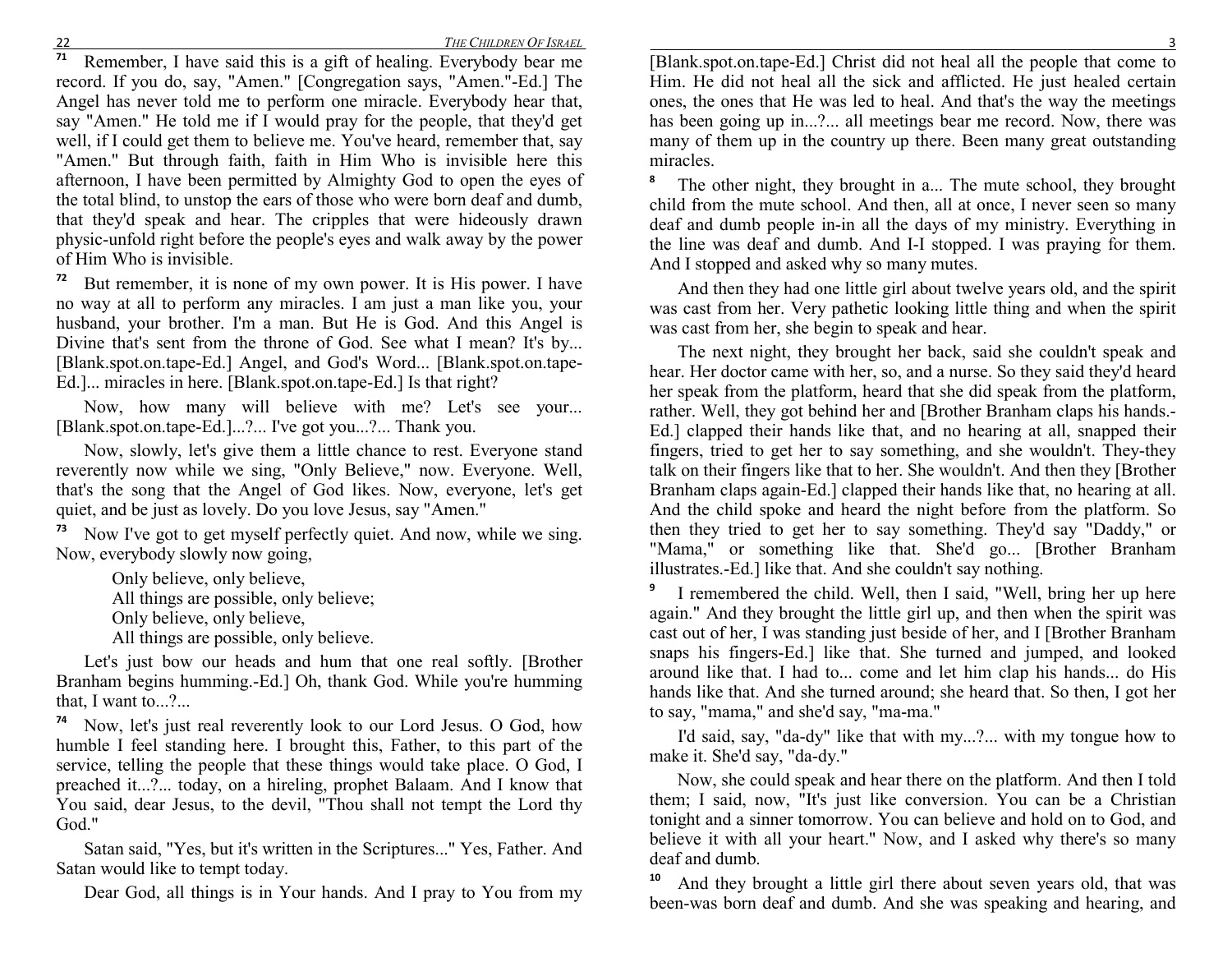there was a big deaf and dumb institution's right there in Oregon. I was right by it. And that's what it was; they was bringing all their deaf and dumb in because of that girl. And this one failed to keep hers, and they brought her back. So I guess there was somewhat twenty or twenty-five cases of deaf and dumb people healed this last week. Definitely on the platform speaking and hearing.

But now, all of them, I didn't pick them. Just as they come through, I could feel the pressure of faith. Now, whether that's my faith reaching out...

**11** Now, friends, there's only one way in the world that you can be healed, and that's only faith in God. Now, no matter how much that God will permit me, by my own faith, to take the spirit from you, unless you go forth and believe God, and serve God, and trust God, it'll come right back to you again. Did not Jesus say, "Go and sin no more, or a worse thing than this will come upon you?"

Don't never come in a prayer line unless you expecting to serve God the rest of your days. That's right. Always, don't never live a sinful life, because you'll be worse, way worse. God has promised that you will be worse off than you was at the first time. Don't never try to come... And especially this afternoon, to you who shall come in this miracle line, don't you dare to come, 'less you promise God, with all your heart, that (and mean it), that you will serve Him the rest of your days.

**12** Now, it's... Jesus told Satan there, "It's written that you shouldn't tempt the Lord." Or as some of the writers put it different, make a showing of God's power.

Now, remember, in the Bible, there was many people who passed by Jesus, that He never even had no compassion on them. If He did, He didn't show it. It was where He was led to stop. Is that right?

For instance, the man at the pool under the five porches. Being that the crowds of impotent people laying there, and here came-come Jesus walking through. And there laid one man who had been laying there for many years. He just raised that man up, and told him to take his bed and go home, and never even said nothing to the rest of the crowd. Is that right?

One man, He took him by the hand and led him out of the crowd, plumb out of the city, prayed for him. Of course, he begin to see men like trees. Might've stood there a hour or two longer praying for him, for all I know. But anyhow, when He got through praying, his sight came to him. See, wherever He was led...

**13** Look at the man at the gate Beautiful that Peter healed, and John, passing through the gate. Jesus went right through that gate month after month while He was at Jerusalem. Why, didn't He heal that man? He'd

 power, that's the only thing I know to do. Then, I trust, if God will do that, when we make an old fashion altar call here, that the sinners will weep their way through, and Christians will go back, shake one another's hands, and there'll be a revival sweep through here.

**68** I hear there's two or three revivals started now. The Brother James Outlaw, I believe, is starting a revival. And some more of the brethren here in the city. I trust that there'll be a revival start in every church, everywhere, and people will come to Christ.

Oh, my. Do you believe we're in a stage of the journey now? Do you do it? Raise your hands. Now, I want to ask you this one more thing. (Brother Hooper, if you'd get ready to come out in the platform just a moment.) Now, I wonder this: if any in here today, if you don't believe this with all your heart now, friends, if you do not believe it...

**69** Here last week we had some things to happen in our meeting, in all that lovely meeting. But there were two ushers standing right beside of me when a epileptic spell was cast out, and down went the two ushers, one on one side and one of them plunged forward, another one run back like this. A few hours later, they tried to get the woman in, couldn't do it, fine woman, business woman there of the city, had a-a stro-a store where they sold women's clothing and things, a very fine woman. And about two days later, they had her out there in front of the hotel there, frothing like a mad dog. See? They could not... It was the powers of hell was liberated, and the demons will go from one to another.

Now, let me quote-quote that again just...?... yonder. Listen. Remember, this is casting out Satan. With my Bible over my heart, friends, it's casting out powers that's bound those people. And when that power is cast out, that demon will go somewhere if he can get somewhere. Do you remember when Jesus cast out Legion, demons, they said, "Suffer us to go over here in this herd of swine." Is that right? And He-He give them permission to go. And they went over there, and those hogs, thousands of them, run down to the river and drowned in the river. Is that right?

**70** And now, remember, dear friends, with all my heart, take this as a warning. If you have one skeptic thought, please do not stay in the building now. 'Cause there'll probably be insanities, blind, deaf, everything brought here now. And you must be perfectly quiet. And if you feel that you can't keep your head down, then don't stay in here.

Now, we'll try to give vent about every fifteen minutes, if the Lord should perform some miracle of course. Now, I don't say that there'll be but one. There may not be but one. I may not even get to that one. I can't say. Let me make myself perfectly clear. Back and forth, check and double check on it so you'll know.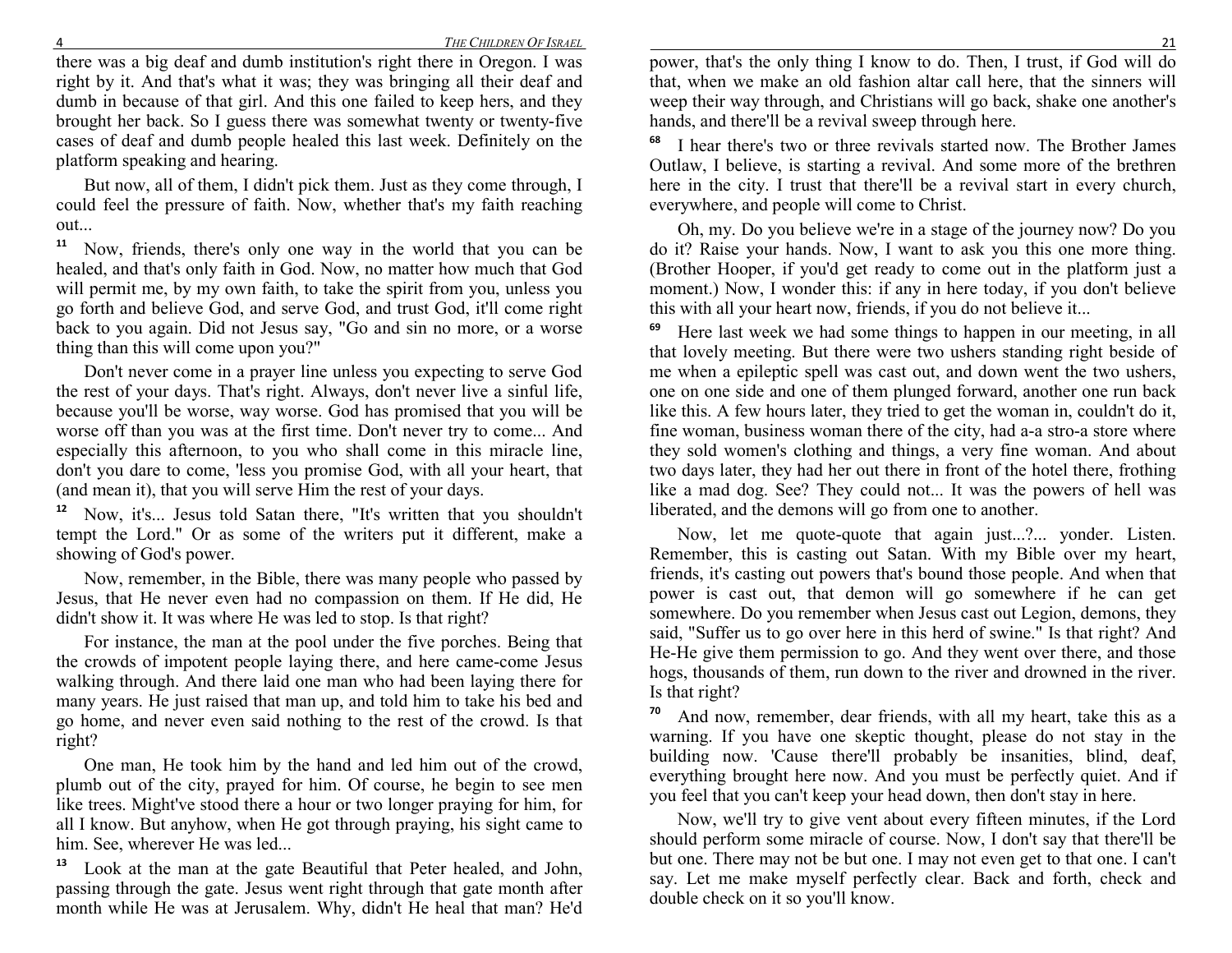Let angels prostrate fall; Bring forth the royal diadem, And crown Him Lord of all.

My! Old blind Fanny Crosby had never seen in her life; she screamed,

> Pass me not, O gentle Saviour, Hear my humble cry; While on others Thou art calling, Do not pass me by.

What can You offer me, Lord? What can You offer blind Fanny Crosby, who was blind all of her life. She has found the stream of all... [Blank.spot.on.tape-Ed.] You see what I mean?

More than life to me. [Blank.spot.on.tape-Ed.]

Face to face, to look upon Him, take... [Blank.spot.on.tape-Ed.] eternal... [Blank.spot.on.tape-Ed.]

**66** The Author of... [Blank.spot.on.tape-Ed.] Help me this afternoon, Father. And may this not be to bring Thy power down to make a show of it. But O God, may everything that fell on the pulpit this afternoon be healed by Thy Divine power, that the people of Israel, spiritually speaking, might rejoice in the power of their salvation. And may them who are unbelievers be brought to shame. Grant it, dear God, and they'll humbly bow at the foot of the cross on next Sunday, and this week sometime, and say, "Lord, I've been wrong. I persecuted the people who believed in Divine healing. I've said they were holy-rollers; I've called them everything. But I failed to see the Blood and power of Christ going before them."

O Christ, encourage Your people. "O Jacob, how godly is thy tents set." Oh, no matter what side they look from, it's godly. There's joy; there's freedom of sin; there's power of healing; there's everything in the tent. O God, may blind Balaam see it this afternoon and glorify the God of heaven. For we ask it in His Name, and for His glory. Amen.

**67** Just one moment. I'm going to ask another of them in here to come forth now. Everyone just remain in your seat. We're going to have a-one of the brothers to step out here at the pulpit.

Now remember, dear friends, God's power is not to be made a show. Do you hear it? And if Jehovah God, my Saviour, Jesus Christ will hear my prayer this afternoon, and will heal these people that's brought here in the way of miracles... Then, if you don't receive Christ then, then Phoenix, I've done all I can do. I've done all I can do.

I've tried to tell it to you; I've tried to preach to you; I've tried to show it to you by the Word; and then if God will manifest Hisself in the been laying there forty years.

Notice. Or he didn't...?... the gate there to beg alms, I guess. That's what he'd been laying there for many years.

Now, notice. God only heals, not to show His power. He only heals those, not on the merits of your Christianity. He doesn't heal you because you're a Christian. He doesn't... But when He does heal you, He wants you to be a Christian from that time on. But He-but He doesn't heal because you-you'd be made well, "I'll go up there; I'll be healed, because I'm a Christian." No, God heals on your faith, your faith. If you're a-if you're a sinner, and know nothing about God, and never have been a Christian, if you'll promise Him that you will be a Christian, and will come, and you have faith enough for it to be done, it will be done, right then. But...?... [Blank.spot.on.tape-Ed.]

**14** I don't even have a purpose in mind. And those... And then you go there and that makes you nervous. Look down on the street and see them mothers walking with little babies there in their arms. And see the-the cripples laying around there, expecting to stop and pray, emergency.

I'm a human. I got a heart. And I feel for people. If I let myself go, I'd be a nervous breakdown before one week was over. I just got to shut my eyes, and look up, and say, "O God, have mercy," and walk on. See? And I get to a place where it's getting me so nervous.

A few moments ago, my little girl, nineteen months old now. Mother called, and she wanted to know if I just got the trip through all right. My little girl just been a talking. She was talking, "My daddy?" And she said, "I love you. Come home, daddy." Like that. And they took her away from the phone, and she started screaming, wanted to get back to the phone. That nearly killed me. 'Course it does. And I'd just only seen her five times since she was born. [Blank.spot.on.tape-Ed.]

**15**Why, most fathers with their little children. That makes me feel... Oh, I just dread seeing that poor little sickly and afflicted thing. But the only thing that I can do, is to be honest with the people. And that is this: when you come into the line... That is, after today. When you come through the line, the prayer line, will you make a covenant with, just to be with God. If God will perform these miracles here for you today, whatever is brought to the platform, if God will heal them...

And God knows that... Oh, may the Lord grant that I'm not trying to make a show of His power. No, I'm not doing that. But that you might be encouraged...

I've always loved Phoenix, Arizona. I love you yet. The crowds has never been right, in Phoenix. They never have had the crowds here we have at other places. Now, why, I don't know. But I've always loved Phoenix. And I wondered... I want to live here someday. And there's a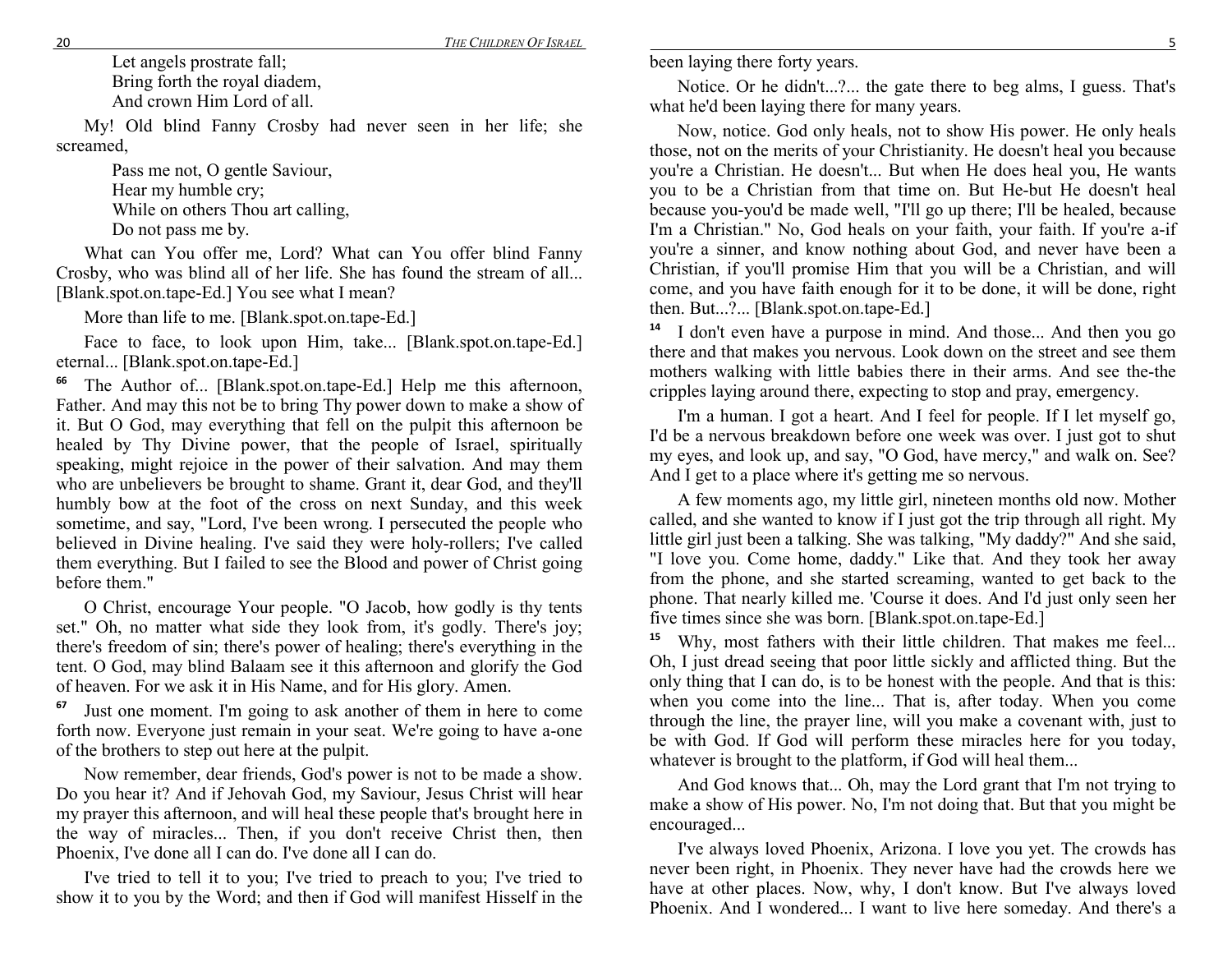great something here that draws me here, just like it's leading me over there sometime.

**16** And I set this day aside for miracles. And may God, Who listens to me now, if He will just grant this to me today, that ever what is brought here before He and I this day, if He will let it get well, surely, you'll believe from then on. You-you'll pass through the prayer line and believe that God truly has sent this gift of healing. Won't you believe that? You won't have to have one more miracle performed in the rest of the meetings; you'll believe if you're prayed for.

**17** And remember, with the Bible here before me, is it true that this power is given only for healing. I pray for the people; they go away. And if they believe, they get well. If that feel, that faith, that prayer is said for that person, and if they believe it, the Angels of God will watch over that person. They have to get well, maybe not that hour, maybe not that week, maybe not that month. It may be six weeks before they're well. But they'll get well. They've got to get well.

**18** And friends, the lowest count that I ever had of any of my meetings, counting by prayer cards, was seventy percent of what was prayed for. The highest percent was at Winnipeg, Canada. Ninety-eight percent of what was prayed for was healed. Ninety-eight percent... That hasn't been but about five months ago, four months ago. And they are healed now.

They're... Some sent their-their testimony in that they are well. And at the Vancouver meeting, my secretary called me while I was at Portland, or at the Ashland, and he said, "Brother Branham, I believe it's going to be one hundred percent from the way the testimonies are coming in, and the prayer cards that we put out." One hundred percent, I hope it does.

**19** Well, if God can heal those people on their faith in Canada, God loves Americans the same as He loves Canadians. Is that right? He's no respecter of persons. And He will heal you, if you'll just believe it. But He cannot heal you without your faith. You've got to believe that He will heal.

Now, I think now, it's three minutes after two, or three minutes after three by this time here. Now, we're-we want to get out by five o'clock. And I want to speak just a little bit upon our lesson, and then we'll start the prayer line, or the keep faith line.

**20** Now, will everyone listen close to this? Closely? Friends, please, and may God, Who listens at me, remember that I am not bringing this this afternoon to you as a showing. And if I am wrong, may God have mercy upon me. I don't want to do anything wrong.

But He told me, by that Angel, that "nothing shall stand before your prayer if you'll be sincere and get the people to believe you." And I have

Oh, if it wasn't for that Advocate, we'd all be gone, wouldn't we? But in there we're brought under the rich, royal Blood of the Son of God. And before God, we are pure and holy. Hallelujah.

**63** I guess it's not against the law to say it in Phoenix. Hallelujah. I mean "Praise our God." And I think He's worthy of every praise and hallelujah we could ring from these mortal lips. The Bible said, "You are a royal priesthood, a peculiar people, offering spiritual sacrifices to God, the fruits of your lips giving praise unto Him." Oh, my. The fruits of your lips, pouring up praise daily before the people.

What a High Priest we have; what a priesthood that we're in: the priesthood of the circumcision, not of flesh, but of the heart (Amen.), the heart circumcised by the Holy Ghost. That's right. Then you can offer praise and adorations to God, the spiritual sacrifice, your lips pouring out praise unto Him.

**64** The other night when the people were standing there, where a little blind baby laying in the mother's arms, his little eyes were blind, but after being prayed for, holding the little baby in my own arms like that, and looking at it. I was looking out, and I said, "Mother, it sees the light." She looked at it, and she put her hands before it. It'd bat its little eyes. And I took my hand, it followed my hand around like that. Why, the people just rose; those rafters rang with the praises. Somebody stood there, said "They make a lot of noise."

I said, "If they'd hold their peace, I believe the rafters would praise God." Something's got to take place. Amen. Oh, my. No wonder the poet could sing:

> Amazing grace! how sweet the sound, That saved a wretch like me! I once was lost, but now I'm found, I was blind, but now I see.

Oh, it was grace that taught my heart to fear, His grace my fears relieved; How precious did that grace appear The hour I first believed! (Oh, my.) After we've been there ten thousand years, That's... Since then we have no less time to sing His praise, Than the hour when we first begun.

**65** How wonderful. No wonder Eddie Perronet could screamed out in his dying hours and throw his hands across the cross and scream:

All hail the power of Jesus' name!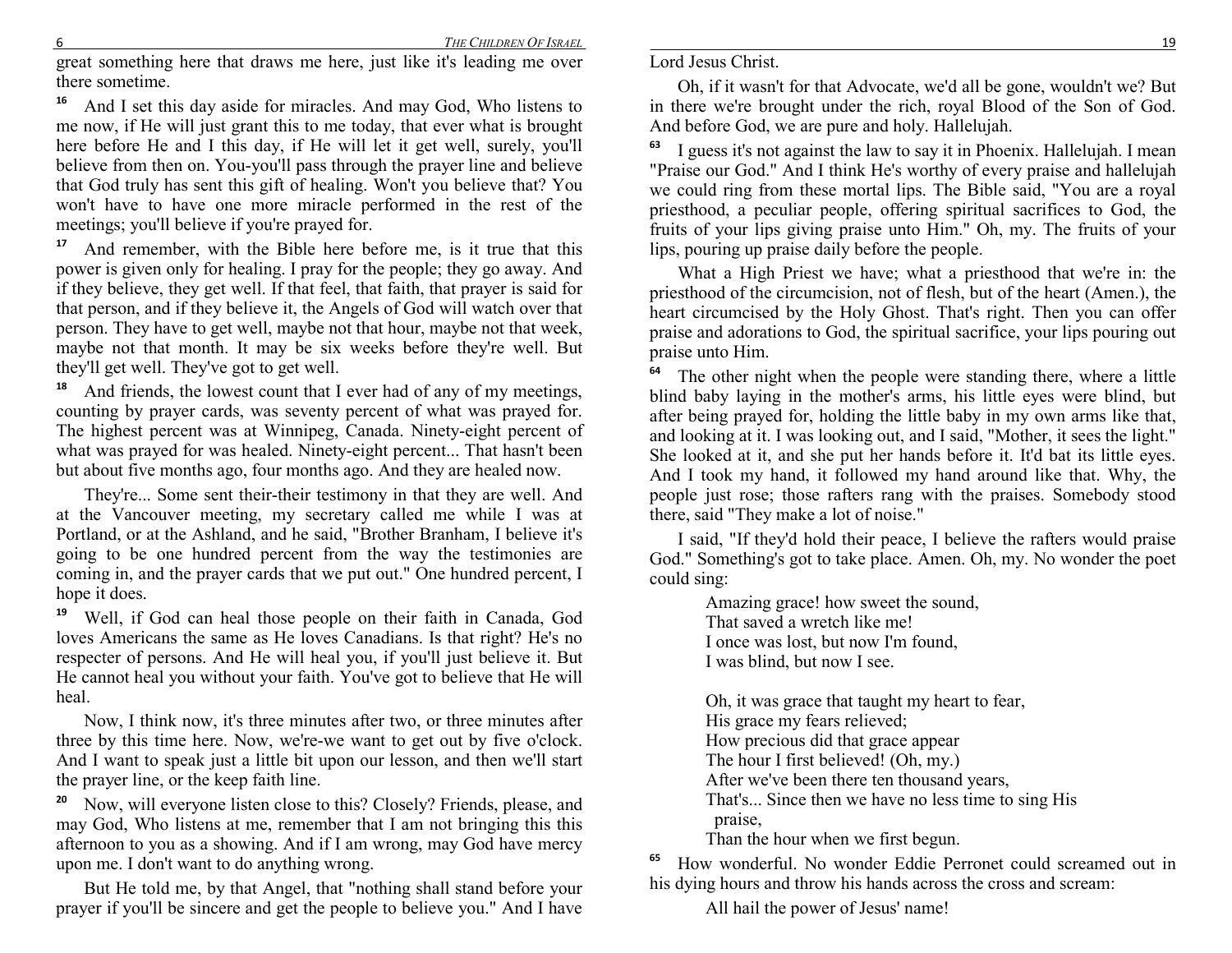been a whole lot more said about these others too. But when they got a lot of money to smother it down, these fellows have to take the rub. That's all. But remember, we have good and bad in both.

**59** And Balaam looked upon that people, and he thought, "Looky here..." Now, listen. He thought, surely, that a holy moral God would have to curse a people like that, that done such things as that. But when looking upon them, he looked; he said, "Now, looky. They've done this; they've done that. Surely, there's not a holy God in heaven could look upon that, and-and absolutely have any blessing with that Church. 'Cause, look at them. They have done this, and they've done that." He looked at it from the eye standpoint, from the moral standpoint, trying to judge a people by a moral God, holy God. But he failed to see the smitten rock before them, and the brazen serpent, that atonement that forgave their sins.

And so is it today, when a people laugh and say, "Them Divine healers, them holy-rollers, they done this and that." I'll admit it. But they fail to see the Blood of Jesus Christ, the Son of God, moving on before the Church. That's right. It atones. There's a sin atonement made for the Church. And people, you who know God, move on. God is for you. No matter how much they try to put a curse on it, it can't be done. The Blood of Christ separates that. God did not look upon any people as their own moral standards. The only thing He looks at, is the Blood of His own Son, Jesus Christ. And any persons that's under that Blood is safely protected. Amen.

**60** Oh, my. Under the Blood... I don't care how much you holler, or scream, stay there until morning breaks. That's right. They were under the blood, the blood of the lamb, the smitten rock, the brazen serpent. Look, they were under the blood of the lamb, as we took last week, the brood-blood was placed upon the door, the lintel of the door. They went out under the blood. And they got out there, and got hungry; God fed them manna out of heaven. They got thirsty; He gave them water from the rock. They got sick; He gave them power for healing.

**61** And Balaam failed to see that. He thought because they were so radical in this way and that way, that-that God did not have any honor for them. He didn't have honor for them, but He did for His atonement. Amen. God, today, no matter what the Church has done, the Atonement, the Blood of Jesus Christ still atones for the sins. Amen.

**62** My, my. We'll be ready to shout in here directly, sure enough, won't we? When I think of it, the Blood... Under the Blood, it all looks sons and daughters to Him, as long as they're confessed under the Blood. So if you've done wrong, get under the Blood today and confess your sins. For if we fall from grace, we have an Advocate to the Father through our

 not yet seen one thing, regardless of what it was, when enough time was taken with that person, and stayed with it, but what Almighty God healed them while they were yet in front of me. You understand, everybody? And that is the truth.

**21** This once more, I shall try, making the ending of this at Phoenix. That's right. The place where I intend to live someday. And God can heal the people this day. And if He will grant that to me, and let these whatever comes up, deaf, dumb, crippled, blind, insanity, whatever it is, be delivered right here before the people's eyes, then the rest of the time, I'll let Him do the leading, if He will just hear me and answer my prayer.

**22** Will you pray for me, that God will help me? I realize that the work is in its infancy. It's a great strain. Friends, I can see the fruits of what I've always, try, I've, always true to Him... [Blank.spot.on.tape-Ed.]... And I thank God for what's coming to pass now.

**23** Great revivals are sweeping out across the country. The people are one heart and one mind. And they're just sending one to one another's church, let the people go to wherever church they wish to go to. Let them have their own preference. And whatever a person believes, go ahead and believe that, but don't criticize the other man. That's-that's... Let's stay together and serve God.

Oh, I trust that God will yet do that. And if He will show me favor this afternoon and heal these people before you, then you listen to my word, friends. Don't hold nothing against anybody, or anybody's church. Let's go together as one like brothers and sister, and then the sinner on the outside will know that we really love Jesus. That's right. See?

**24** Jesus said this: "This will all men know that you are My disciples because you have..." shake one another's hands? Because you belong to the, this church? "Because you have love, one for the other." Is that right? The love, one for another, then you'll know... "All men will know that you're My disciples." And if we do not have love one for another, then we cannot be His disciples. And that's what's holding the sinners back. That's what's holding the coming of... [Blank.spot.on.tape-Ed.]... believe the God will permit me this afternoon, for this lovely little city, to prove His power and authority. If He does, then if you don't receive Him and listen to my words, I've done all I can do. That-that's right. And I thought I'd wait till last of the meeting for this. But I see now, if I do this, I'll have more time to make talks on us people coming together.

Remember, friends, if you're black, white, yellow, red, American, Canadian, Russian, Spanish, Mexico, wherever you're from, we're all one in Christ Jesus, every one of us. God don't love one any more than He does the other one. He doesn't love me any more than He loves you. He doesn't love you any more than He loves me. So there we are; we're all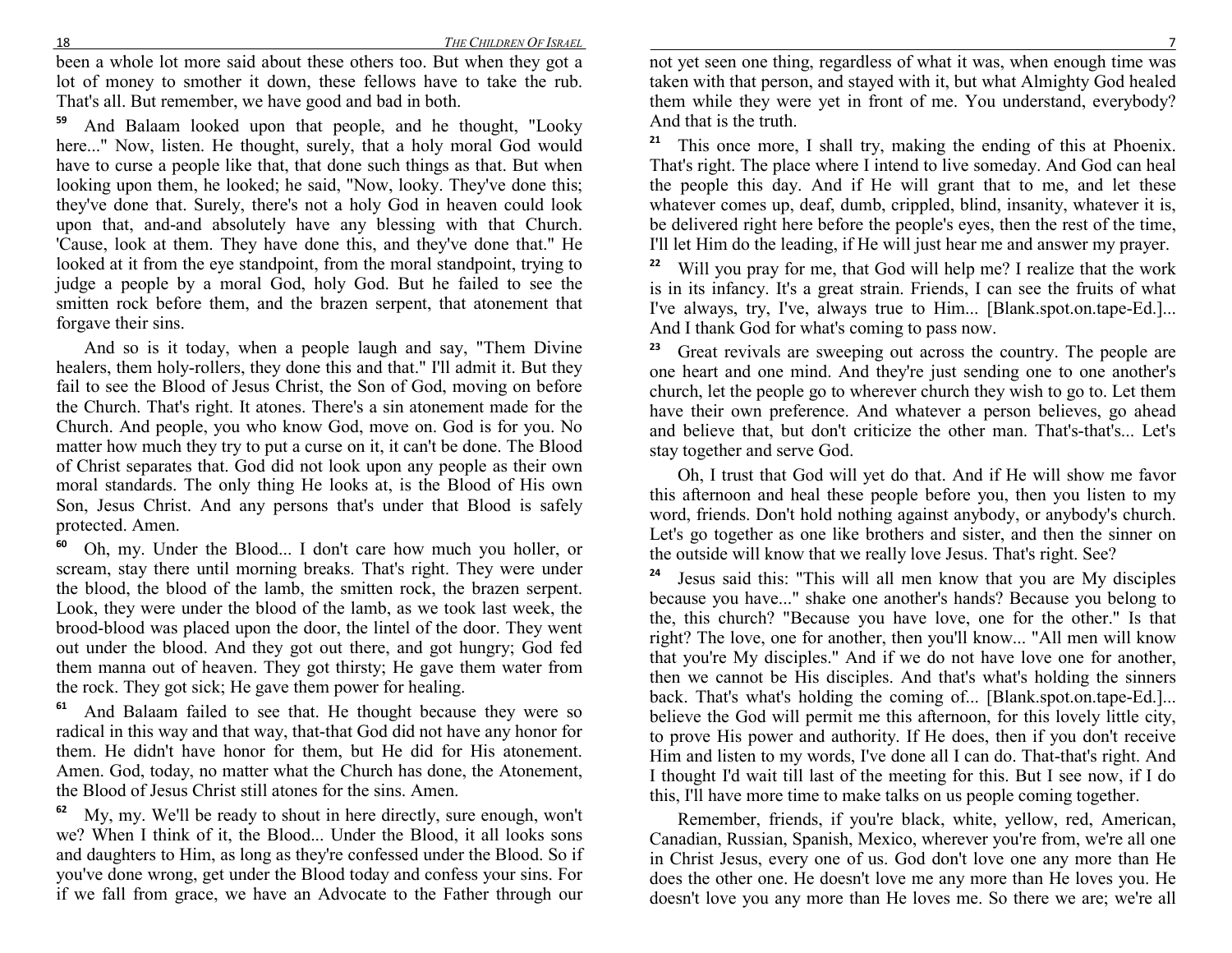one together in Christ Jesus.

**25** And let's live like that. Let's live that every day before the world, and they'll see. That's the way you'll lift Jesus up to the world. Let others see Jesus in you. You're written epistles read of all men.

Will you grant that to me, and will... And if God will grant the rest of it to me, I believe it'll be the breaking forth, this very day, of an old fashion revival through Phoenix. Won't... Wouldn't you like to see every church in a great big revival in Phoenix? Souls being born into the Kingdom...

<sup>26</sup> Let's bow our heads just for a moment. Our heavenly Father, this day, standing here tired before this group of people, and weary, and my limbs aching, and hurting, and pushing, and pulling. O Christ, someday, let Thy servant depart in peace, so we can cross over the river. I trust that You'll give me rest at the other side.

Father, You know how I feel today, how I would love to even be home for Thanksgiving, to get to just set down with the wife and family. But O God, that cry and pull up in Portland to that Oregon states above... And these dear people here at Phoenix from different nations, different people coming together to be healed...

**27** And Father, someday, may we have Thanksgiving together when You're crowned the King of king and the Lord of lords. That great Thanksgiving day, when all the saints shall rally together, God, help us to work for that day while we're here on earth, and may You give us Divine strength.

And Father, as we open up Your Word now for a few moments, may the Holy Spirit come down and take the things of God and take them right out into this lovely bunch of people, and sow the seeds of love and fellowship in this congregation of people, until every church will be blessed, and the peoples will start a revival, Lord, among themselves, and bring in many lost souls in these next three meetings coming up. Grant it, Father, and we'll give You the praise for it, for we ask it in His Name. Amen.

**28** Now, the next three services, the Lord willing, we're going to have an altar call and have some people, sinners. So bring in your sinner friends and expect God to meet with us here, and-and to save, and to heal the people of all their diseases.

Last Sunday, in the Scripture lesson, I believe was in Numbers 21st chapter, speaking of a brazen serpent. A... Sunday before that, we had the smiting of the rock. Last Sunday, we brought up to where that God had dealt with His people in such a way that He brought them out of Egypt, and had provided a way for them all the way along.

 with the way people are doing, the people in this lukewarm condition. Either be hot or cold; get in or get out. God hasten the day when Christians will be what they profess to be, and sinners the same thing. Oh, if I wasn't for Christ, I'd be against Him. I'd be standing here talking against Him. I'd...?... I ain't got no use for Him. There's nothing to Him. I'd be against Him if I wasn't for Him.

But friends, I truly believe He's the Son of God, like the Bible says He is. I believe He ascended on high, like the Bible said He did. I believe He's coming again, like the Bible says so. And I have believe that He gave gifts back to men. Therefore, today I'm planning it, because I believe it. If you see me living anything else, you let me know, because I'm backslid. If I do anything different and live the life of that, I'd be afraid to walk before those demons and powers.

**57** I know it's hard, cuts me down. And I hate to say anything to people. But, friends, I have to stand at the judgment someday to answer before you people. That's right. And your blood will be upon my hands. You serve God with reverence in your heart, pure, holy love for Him. Walk every day in that mood of love all the time. Do good to others, and do good charitable deeds, and love God, and worship Him, and that's the way you're supposed to live. And treat your neighbor as yourself. That's right.

Now. Notice this now. Then when he got down there, Balaam... Or, when he got down there, he thought surely... Here's another mistake. I'll get this part in just before I close. You'll give me your undivided attention right here till we meet the climax. Oh, my, I feel that He's here. I do. I thank Him.

**58** Look. When he went down there, Balaam went out with this idea. Now, I been bawling you out. You-you holiness people, full Gospel people, Nazarenes, Pentecostals, Church of God, and Assemblies of God, and oh, all the rest of you, and to you Methodists, and to you Baptist, and all you that love God, notice this.

But look, when Balaam... Now, to bring it back to the Church; it's moving on. When Balaam went down there, he looked upon that people. Israel had done everything that was on the calendar, nearly, in the way of sin. They had backslid on God. They'd been up, they'd... [Blank.spot.on.tape-Ed.]... church... the little church standard, they broke up men's homes, and run this a way and that way, and done everything that was doing. That's right. But don't judge all of them by that one. See? We've all had it. That's true. But they say, "Oh, that-that-that Holy Ghost church, all them shouters and go on. Look, I've knowed one of their pastors that done this."

Yes, and brother, if there hadn't been a little money behind it, there'd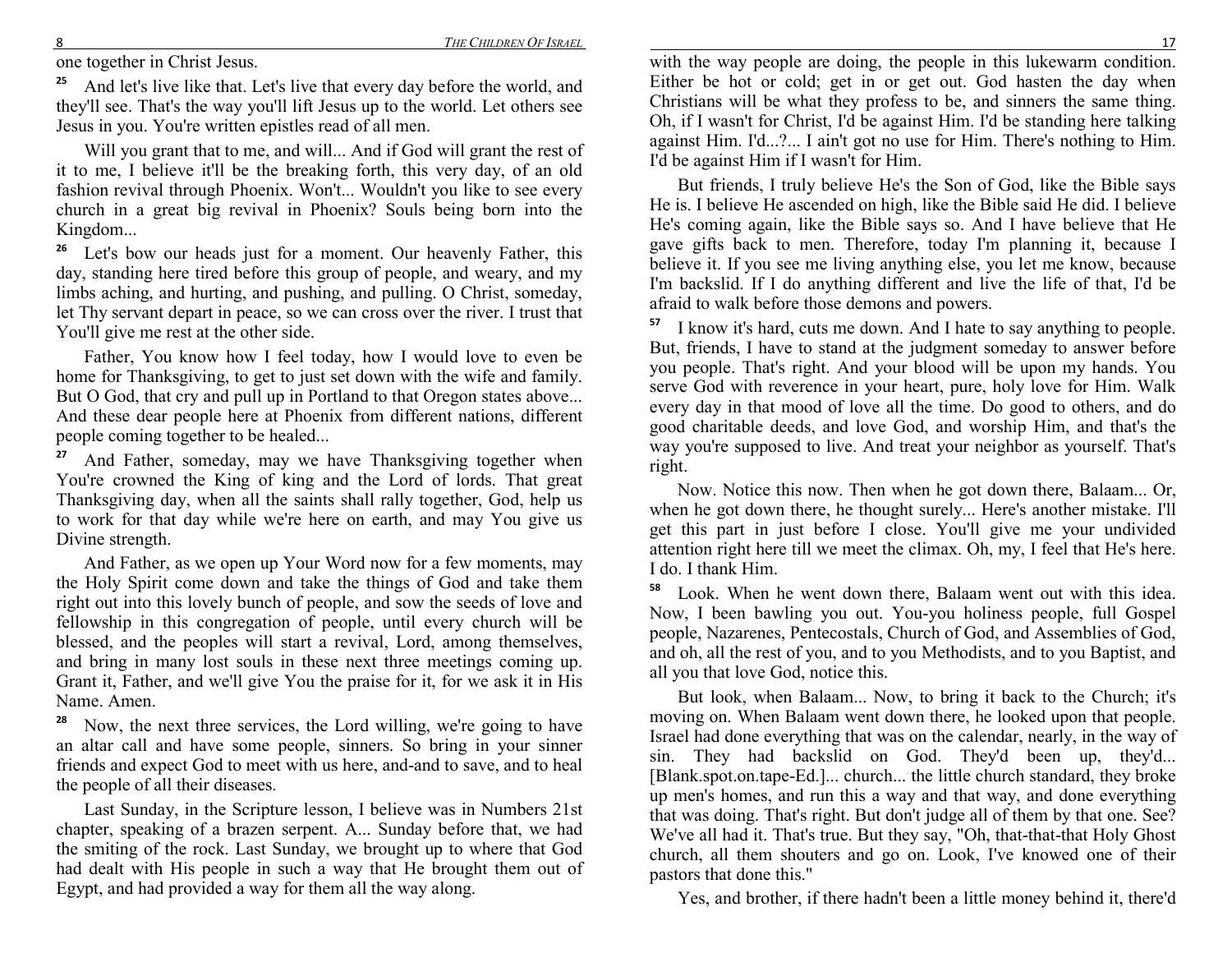*THE CHILDRE OF ISRAEL*

 to three places, representing three stage of the journey, the three stage of the journey then, the three stage of the journey in the children of Israel, three stages of Balaam's journey.

**52** We're in our third and last stage. And remember, the Pentecostal age is a rejected age. I hate to say that, for I've never found faith in any church like the Pentecostal church. But it's rejected, because it's the Laodicean last church age, lukewarm. It'll be spued from the mouth of Christ. But God in there will draw out His people, out of that Pentecostal age.

You say, "Well, I'm looking for a great age." I know, many of you people... There's a teaching, the schools of the prophets. And they'd say it's all the great church age is coming. Don't believe it. The next thing to come is Christ for His Church. That's right. To... So remember, the last church age is the Laodicean church age, a lukewarm that's spued from God's mouth. It's true. And you know that.

**53** "Oh," you say, "Brother Branham, you're just go on alone." Well, how about a whole council? That's the way the Catholic church started, by the council of men. God don't move in councils of men; He deals with individuals.

Look at all that bunch of prophets up there telling Ahab to go on up in peace. And said, "Isn't there one more?" Jehoshaphat said. "Yeah, little old Micaiah." But Micaiah knew where he was standing. He knew his God.

And I know many will reject this that I'm saying now. But remember, I believe with all my heart, I know God. And I believe the age here, that we're holding so much with this church and that church. And God's not pleased with it. We've got to come out of that. We've got to get together, our hearts together. That's right.

**54** And notice now. And as he come down there, and this mule seen standing... First place, he seen Him there at the gate, next place in a strait, and the next place, seen Him standing in a real narrow way. And finally the mule spoke out with human voice.

**55** Look. A dumb mule, a dumb brute. If God, an Angel of God could speak through a dumb brute, couldn't He speak through a man? The people are too blind to see Him. He said, "These... God's able of these stones to rise children unto Ahab-Abraham."

Oh, my. Then Balaam went down to put a curse upon the children of Israel. We have to hurry. Oh, my. I just love this somehow. Where He gets just plenty of elbow room.

**56** Look. He'll journeyed on after the mule even spoke to him. And the Angel of the Lord was standing in the way. Now, God is not pleased

<sup>9</sup> And we seen last Sunday, how that all that church was a type, or a **29** shadow of the Church that we have today: the calling out, bringing out of darkness into the marvelous light, led by signs and wonders of God, bringing them from Egypt, going up into the promised land... And it's a very perfect type of the Church today being led out of darkness into the Light of Christ, and how He brought the people, see how they were down there among those Egyptians. They become like the heathens.

God brought them out and give them laws, and wonders. They walked with God, and God kept sickness away from them. He gave them food to eat. [Blank.spot.on.tape-Ed.]

**30** There's a way for every sinner in here that's sinned. Here it is. There is a fountain filled with Blood, Drawn [Blank.spot.on.tape-Ed.] veins, When sinners plunge beneath the flood, Lose all their guilty stains. Then you're a candidate to follow the Church of God on through this wilderness journey into the promised land. And our promised land is found in John 14. "Let not your hearts be troubled; if you believe in God, believe also in Me. For in My father's house there are many mansions. If it wasn't so, I would've told you. I go and prepare a place for you, and I will come again to receive you unto Myself." Isn't that marvelous, when I think of His love and compassion. "I will come, and I will receive you unto Myself," the love that He had.

**31** Sometimes I feel like the runaway slave. When Paul found him, he wrote back to his master, and he said, "Don't... Put all that he owes you, put it upon my bill, and I'll pay you when I come." When I think of that, I think of Paul there, that great Christian, how that his heart knew that there was a great charge against him, and Christ by His own Blood wrote his pardon at the cross and took his place. And he knowed how to feel for other people. Wouldn't it be wonderful if we all had that feeling this afternoon? Just take their fault and lay it upon Me, let Me... If we'd bear one another's burdens like that... Now, that's the way God want... [Blank.spot.on.tape-Ed.]

**32** On they came to a place they begin to murmur against God, and-and against Moses. And God had to have Moses to smite the rock. And we took what he smote it with, the judgment stick, which we realize that that was the judgment, God's judgment stick. It was the one brought fleas, and lice, and-and turned the waters into a... Or frogs come up out of the waters and so forth down in Egypt, because it was God's judgment upon an unbelieving people.

And notice. The only way that God could lead them people out was by an atonement. And the only way that God can lead us out today, is by an atonement. And the atonement's already made at Calvary.

**33**Notice. They're going down in there, how perfect it was with the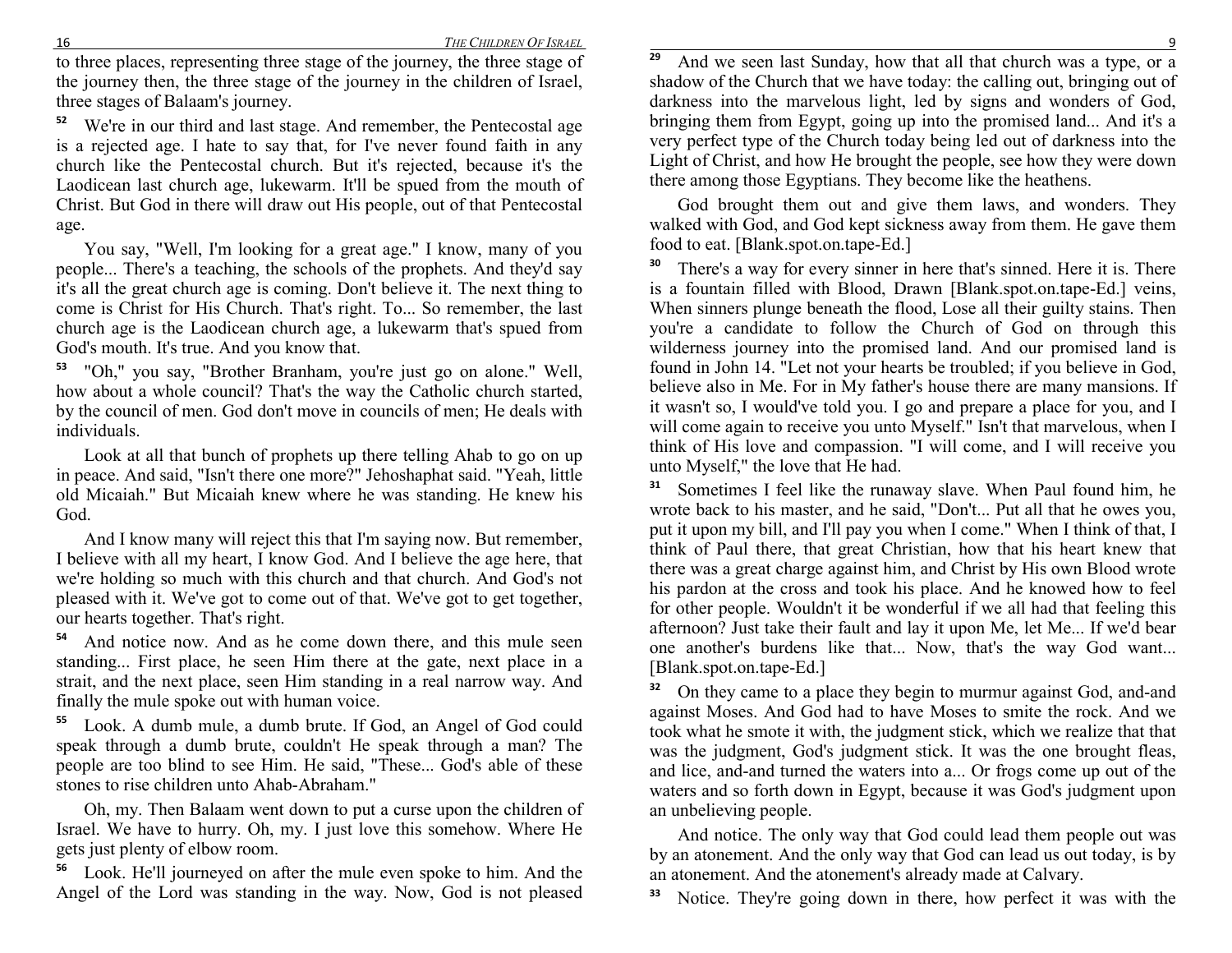*THE CHILDRE OF ISRAEL*

 Scriptures. How Joseph, the younger son, rejected of his brethren: Christ, rejected of His brethren. He wore a coat of seven colors, Joseph. And the seven colors, of course, represented seven colors in the rainbow, which was a covenant.

And God always has His covenant people. And then, this one young Joseph was killed, supposingly, by his brethren, and his coat was to be returned to his father.

And I want you to see another thing, that he was throwed into a ditch, and was supposingly to be dead. But he was taken up from the ditch, and was taken into the greatest commercial city of the world, and was made a right hand man, that no man could enter into the gates or come into the courts, without first coming through Joseph: a perfect type of Christ.

They thought they had killed Him, and throwed Him into the grave. But God raised Him up. And today He sets at the right hand of His Majesty, and no man can come to God except he come through Christ. Is that right?

**34** Notice in the butcher and the baker, one was refused and one rejected, like the two thieves at the cross: a perfect type. And then at the death of Joseph, he left the sign to the Egyptians, that his bones would be taken out when they went out. Many of the Egyptians passed them by, or the Israelites, rather, down in Egypt, and see those bones. They knew someday before those bones completely deteriorated, that they would move forward and they would move with them.

Christ, not as I believe in His bones, but He left an empty tomb, that we who are Christians today...

Someone said, "Brother Branham. The only thing that you got to know that you're a Christian is some Hebrew writing."

I said, "I got more than that to know that I'm a Christian." Sure have. You have too, if you've been borned again. Notice. But we have an empty tomb.

Mohammedan religion is the greatest there is in the world today. There's more Mohammedans than anything. But they keep a white horse setting at the grave of Mohammed, stayed there for two thousand years. A white horse is constantly been led there for Mohammed to resurrect and ride away.

We go down to Ganges River today, we'd find mothers there that they sacrifice their little children, throwing them to alligators, and let the alligators crunch the little dark fellows, and their blood spurt up over their mouth, sacrificing to the god of the Nile.

Now, somebody says, "Because I'm sincere, that's all that makes any

<sup>9</sup> Now, if you'd let me walk out through the crowd, I've already picked **49** out at least four people setting right back out here in front of me right now, that could be healed right here by a miracle, right now, 'cause I feel them. One of them's an aged man, gray headed. The other one's a young lady, another one a little girl. They're setting right before me now; that can be healed by a miracle, right here.

But if I should go out there and pick you out, then you'd want to find fault with me. You see? This gift I don't believe was given for holding mass meetings like this. I don't believe it was. I believe that I should be led of Almighty God to go wherever He'd lead me to place to place, like that. And then pray for the people and so forth, as He would lead me.

I don't know. But whatever, I'm trying to get these things settled down, where I can find His perfect Divine will, His channel to walk in, and stay there, regardless of what anyone says about it. That's right.

**50** Now, He told Balaam to go on down there. Of course, we know on the road, the Angel of the Lord met him. And he could-he was so blind, so money crazy till he couldn't find, even see the-the Angel standing before him. And then the-the mule that he was riding on, turned aside out into the field. The mule (Oh, my.), the mule had more spiritual discernment than the man did when he got his mind off of God.

Someone was speaking the other night, and I was telling my... [Blank.spot.on.tape-Ed.]... "Putting a stumbling block in the people's way."

I said, "What is true is true." I...

"Christians ought... Christians would seen that, it would been different, seen these thing."

I said, "Yes, but sometimes that Christians are so blind they can't see that." It was in the days of the coming of Jesus. Those astrologers went right on up there and worshipped Him, the three wise men. And the priest was in the temple debating whether this was right or that was right. That's the truth. And a little witch...

**51** Remember, I say it's the work of the devil. All spiritualists and astronomy is the works of the devil. And I realize I'm heading right now down in Mexico where black magic and everything else is there, but I know Who I have believed. I know God will take care of me. He will bring the thing to a showdown, like He did in Oregon the other night. That's right. It's true. But to get the people to set still long enough to see it, is the thing.

Now. Then, these things that he spoke, and... [Blank.spot.on.tape-Ed.] He didn't see the Angel, and... [Blank.spot.on.tape-Ed.]... turned aside. Then the Angel went and stand at another place. Watch Him, went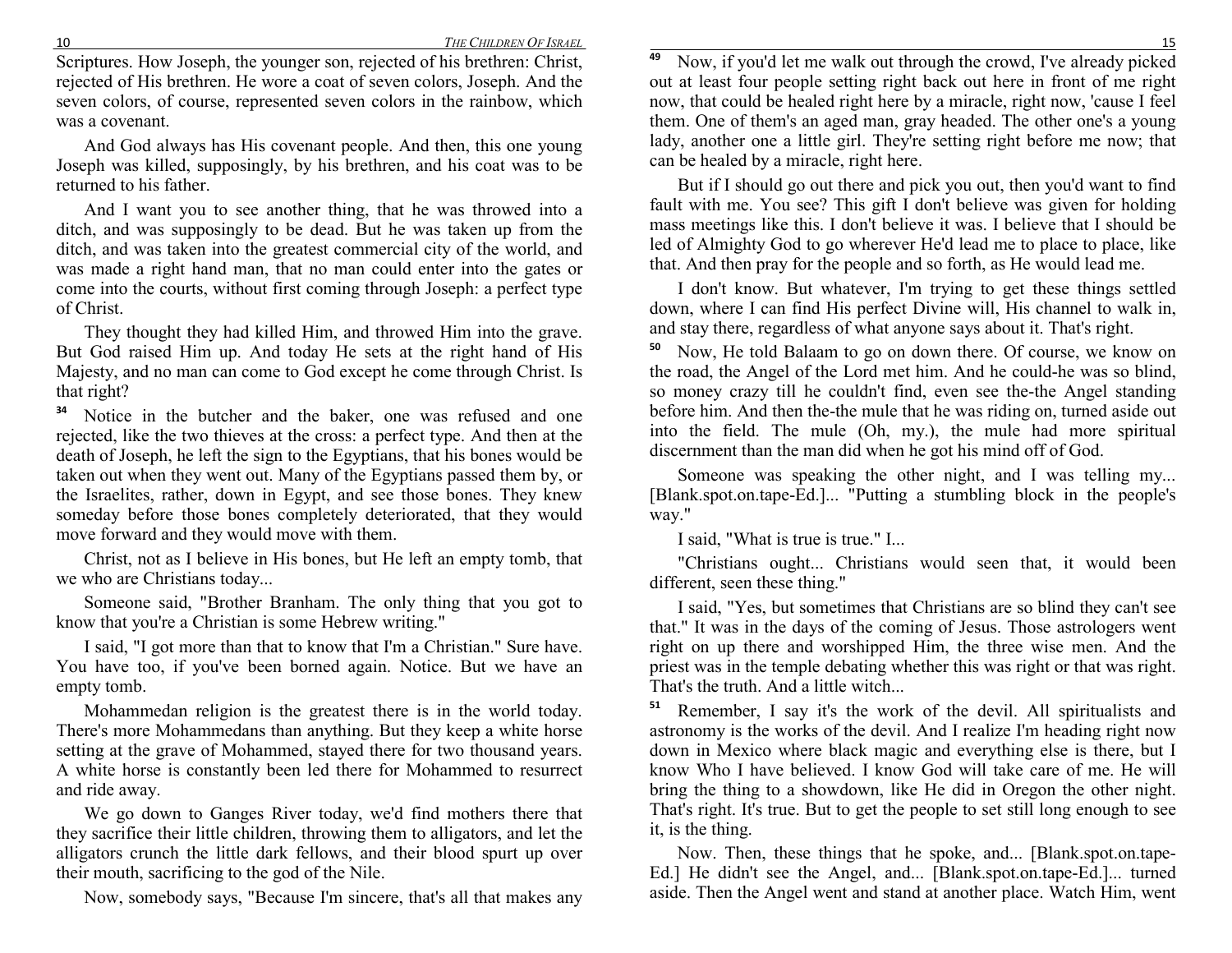*THE CHILDRE OF ISRAEL*

 I cannot make a deaf man hear. I cannot make a dumb speak. I cannot make these plugs that's in the people's ears go out. That's God does that. And if He will do it on the platform, go away rejoicing and serve Him, 'less a greater thing...

<sup>5</sup> Balaam said, "I cannot do it unless God would send me." Well then **45**he prayed to God.

But that night, the Spirit came and talked to him. And He said, "Don't you go." That looked like it ought to be enough, don't it?

Now, I'm preaching almost conviction to myself, right here this afternoon. He's already told me, "You're confirming-confining too much of that gift of healing on miracles." And I want this to be the climax.

And notice. Then he thought. "I can only speak as God speaks." No prophet can say anything 'less God puts it in his mouth, if he's a prophet. If he's a false prophet, if he's a hireling, why, he-he can say anything. But if you say anything, and God has to bring it to pass. If God said it, it'll be that way.

**46** Notice. Then when he said that, said he could only speak what God put in his mouth. And God told him to send them back. And he... Notice. Then Balaam, like a lot of hireling prophets now, for usury, for money, he come back again and asked him the second time. And he went to God again.

Now look. There is a perfect will of God, and there's a permissive will of God. And God permitted His prophet to go on, yet he... It wasn't His perfect will. It was His permissive will.

**47** And I feel this afternoon is the same thing on these-working thesethis-for this miracle line. It is God's, maybe, permissive will, but it's not His perfect will. You are supposed to take my word, and if-if...

**48** Look, friends, it's hard to say that. It's hard for people to see that. But I don't... There ought to be somebody... God grant someday, that I can have somebody, He will send me somebody who will do this talking for me, and I won't have to do that. 'Cause it looks like you're throwing something to yourself. God in heaven knows that I wouldn't stand here that much hypocrite before His people. That's right. But it is the truth. I shall be judged for it at the day of judgment. He did say it.

And notice. Now, it might not be His perfect will, but I believe in His permissive will, for I've asked Him that for the sake of the Phoenix here, today; that you might see that I have told you that what is true. And the Angel of God, Who met me that night in the room, I pray that He will stand here to withstand anything that's brought up here this afternoon. Now, now, as I say, I'm not supposed to do that, because I'm just saying, "Bring somebody up."

difference." It takes more than sincerity. They're sincere too.

**35** Over in India today, and under the Buddha worship, people like Brother Jateph, Gadyce Moservan, he said, "Brother Branham, I have seen..." Know... I guess all of you know Gadyce. He's internationally known everywhere, Methodist church. He said, "I've seen them stand to where fingernails had grow through their hands, would say, 'O great Buddha, if-if you'll give unto me rest for my soul, I'll never take my hand down.'" Leave it like that. Many of them who hasn't laid down for years, and they stand sleeping up side of the walls, praying.

The Chinese, they break their feet. They have four hundred and something kitchen gods alone, and something or another like that, heathen worship, crying for peace to their soul.

**36** And you Americans can have it right now and reject it. Why, them heathens will rise in the day of judgment and condemn... [Blank.spot.on.tape-Ed.] That's right. [Blank.spot.on.tape-Ed.]... to your idols... [Blank.spot.on.tape-Ed.]...?... All are dead and gone. [Blank.spot.on.tape-Ed.]... but rose again; it's an empty tomb. You say, "Oh, well, they could've emptied the tomb." He made it better than that. He said, "I'll pray the Father, and He will send you another Comforter, which is the Holy Ghost. He will abide with you forever." And He's here today in the building right now, ready to fill any heart that's... empty out the world; Christ will come in in the form of the Holy Ghost, and you'll be saved, and have peace. That's right.

**37** Oh, my. No wonder it thrills our heart, the great church, God leading it out. Then when they come to the place where they come to Kadesh, in Kadesh then was a judgment seat, and as we dealt, went through that last Sunday.

And then after the Church come through, Martin Luther... There's a third stage of the journey. Martin Luther was the first stage of the journey, calling out of darkness. John Wesley was the second stage. Then there comes a Pentecost. And Pentecost brought the judgment. And the people went after the gifts instead of the... [Blank.spot.on.tape-Ed.] That's right. I believe God wants me to say that.

Friends, when you miss the love of God in your hearts, you miss everything, no matter what you've done. Where there's tongues, they shall cease; where there's prophecy, it shall vanish. But where there is charity, it lasts forever. I'd rather my wife would love me than be afraid of me, wouldn't you? Sure, you love God. The love of God in your heart...

**38** Now, notice. Then when they met the judgment, and they all turned back, immediately sickness broke out into the camp, and fiery serpents came in. And God sent down the gift of healing for the children of Israel,